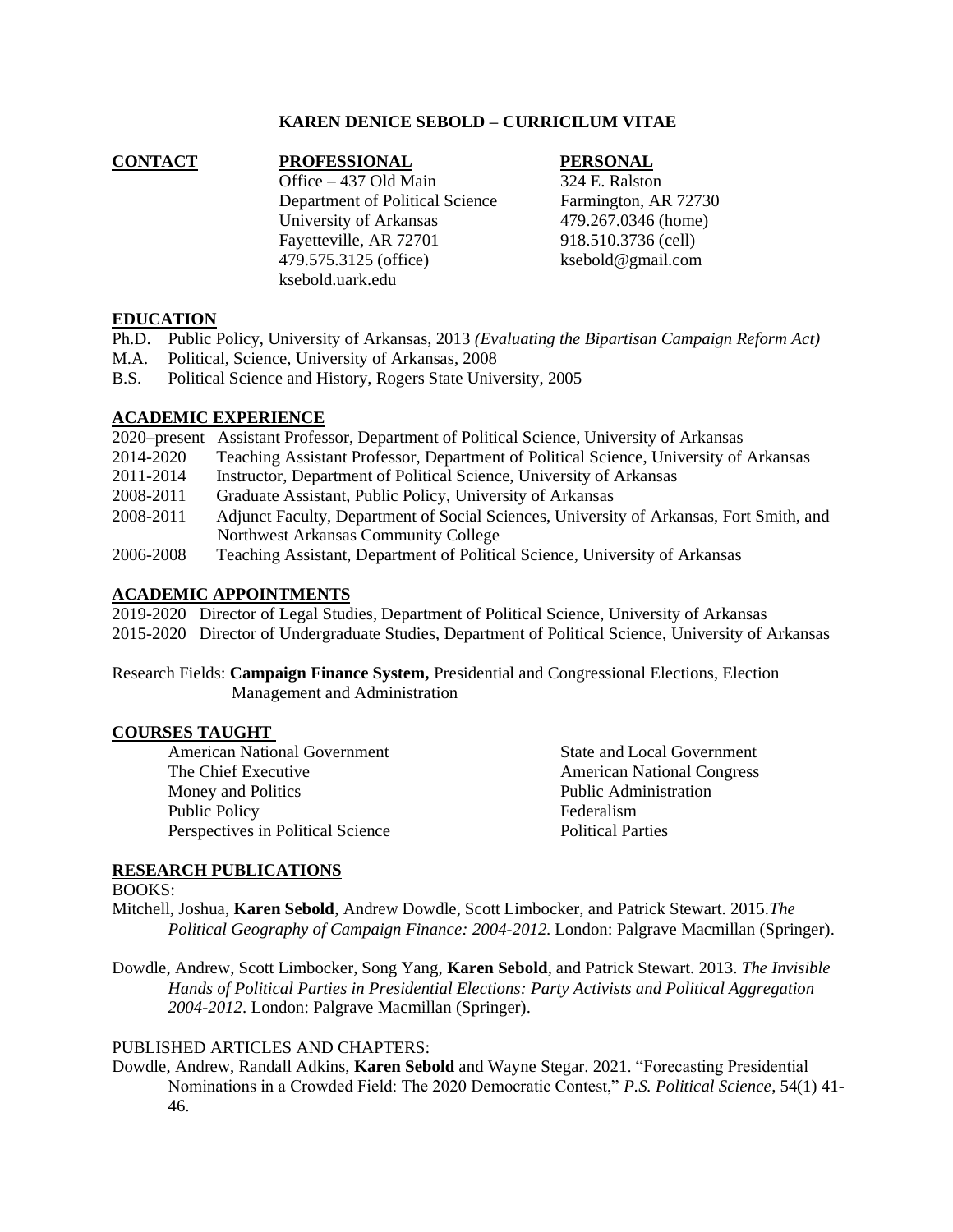- **Sebold, Karen** and Andrew Dowdle. 2020. "Full Disclosure or Faux Disclosure? How Discrepancies in Self-Reporting Standards and Practices Undermines Effective Transparency". *Politique Americaine, 35:* 47-66.
- Zeng, Ka, **Karen Sebold,** Yue Lu. 2020. "Global Value Chains and Corporate Lobbying for the Trans-Pacific Partnership (TPP)." *The Review of International Organizations 15:(2) 409-443.*
- **Sebold, Karen** and Andrew Dowdle. 2018. "Can "Letting In Sunlight" Lead to Accidental Sunburn? *The* Unintended Consequences of Campaign Finance Reform on the Financing of U.S. Presidential Candidates." *Election Law Journal,* 17(September): 209-220.
- **Sebold, Karen** and Andrew Dowdle. 2018. "The Unintended Consequences of Campaign Finance Reform on the Financing of U.S. Presidential Candidates." *In Financement et Moralitism de la Vie Politique,* ed. by Elsa Forey, Aurore Granero, and Alix Meyer, Institut Universitaire Varenn
- Dowdle, Andrew, Jarred Cuellar, **Karen Sebold**, and Randall Adkins. 2016. "Forecasting Presidential Nominations in 2016: #wepredictedclintonandtrump." *P.S.: Political Science Journal.* 49(October): 691-695.
- Dowdle, Andrew, Scott Limbocker, Song Yang, **Karen Sebold**, and Patrick Stewart. 2015*.* "Party Cohesion in Presidential Races: Applying Social Network Theory to the Preprimary Multiple Donor Network of 2004 and 2008." *Party Politics* 21(July): 634-648
- Dowdle, Andrew, **Karen Sebold**, Randall Adkins, and Patrick Stewart. 2013."Financing the 2012 Presidential Candidates and the Evolving Role of Money." In *Winning the Presidency*, ed by William J. Crotty, Boulder, CO., Paradigm Press.
- Dowdle, Andrew, Scott Limbocker, Song Yang, **Karen Sebold**, and Patrick Stewart. 2012. "Party Cohesion in Presidential Races: Applying Social Network Theory to the 2011 Preprimary." *ACM* (November): 11-14.
- **Sebold, Karen**, Andrew Dowdle, Scott Limbocker, and Patrick Stewart. 2012. *"*The Political Geography of Campaign Contributions to 2008 Republican Presidential Candidates." *P.S.:Political Science Journal 45(October): 688-693.*
- **Sebold, Karen** and Barbara Warner. 2012. "Civics Instruction in Higher Education in the State of Arkansas." *MidSouth Political Science Review* (2012).
- **Sebold, Karen** and Andrew Dowdle. 2011. "The Influence of Familial, Childhood, and Peer Networks on Presidential Political Personality: Bill Clinton, Hope, Hot Springs and Racial Attitudes." *White House Studies* 11(October): 119-133.

# **WORKS IN PROGRESS**

ARTICLES, CHAPTERS, and CONFERENCE PAPERS:

**Sebold, Karen**. "Enforcing Campaign Finance Regulations: Assessing Scale of Violations and Sanctions at the FEC: 2002-2020," preparing abstract for Southern Political Science Association Annual Meeting, New Orleans, LA, 2023.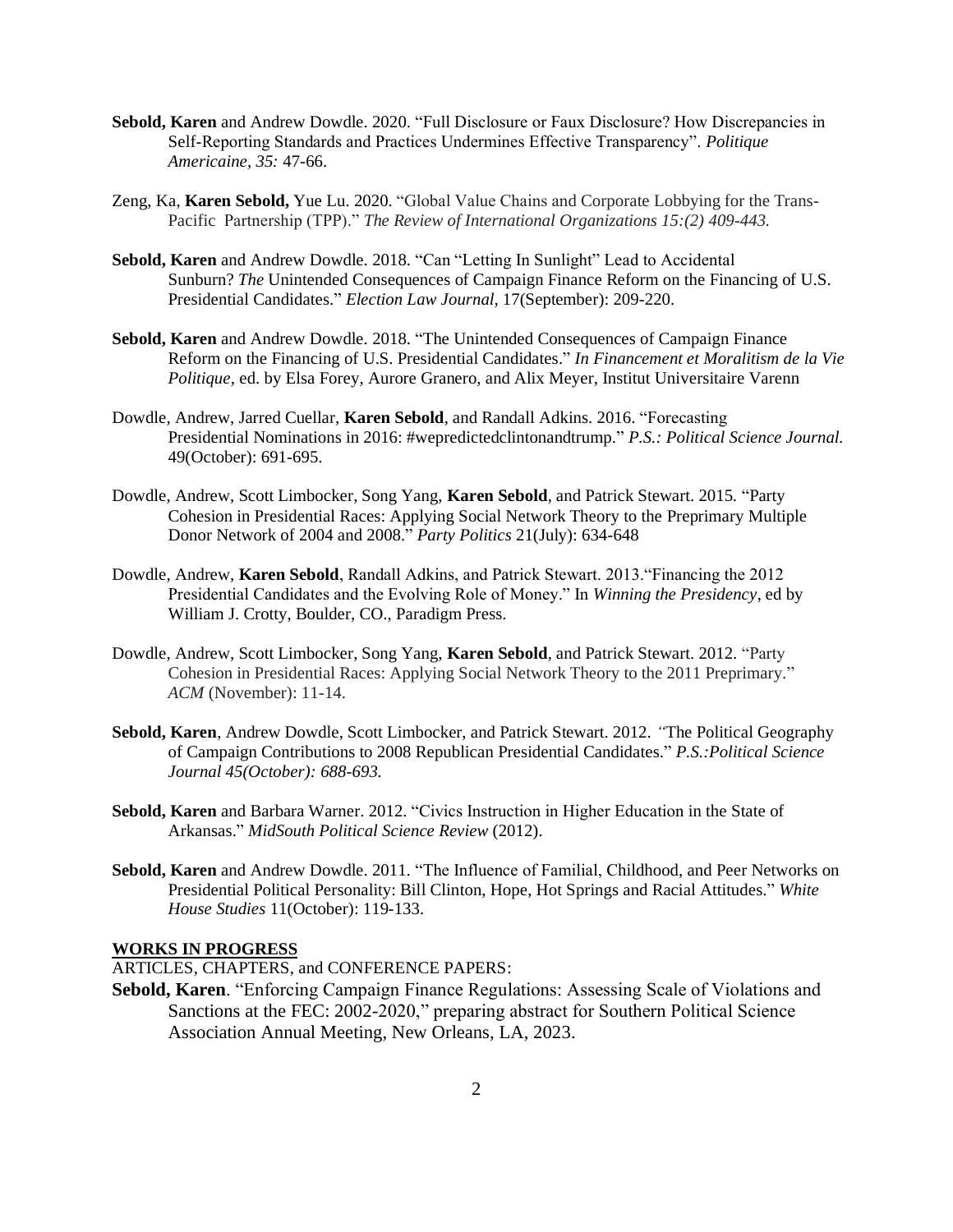- Mitchell, Joshua, **Karen Sebold**, and Andrew Dowdle. "The Political Geography of Campaign Finance: 2016-2020," submitted abstract for American Political Science Association Annual Meeting, Montreal Canada, 2022.
- **Sebold, Karen**. "*The Rule of Three: How a Republican Controlled FEC is Blocking the Enforcement of Campaign Finance,"* Paper Accepted for Panel at the Western Political Science Association Annual Meeting, Portland, OR, March 2022

**Sebold, Karen**. "*The Rule of Three: How a Republican Controlled FEC is Blocking the Enforcement of Campaign Finance*". Under contract with Kansas University Press- Manuscript under evaluation at Kansas University Press.

# **RESEARCH, TEACHING AND TRAVEL AWARDS**

| 2021 | Arkansas Department of Higher Education Grant (Anna Cook), Faculty Mentor/Principal    |
|------|----------------------------------------------------------------------------------------|
|      | Investigator, \$2,700                                                                  |
|      | Connors Endowed Faculty Fellowship, \$5,000                                            |
|      | Dean of Arts and Sciences Travel Grant to SPSA, \$1,000                                |
| 2020 | Dean of Arts and Sciences Travel Grant to ASPA, \$1,000                                |
|      | Honors College Research Mentor Award (Elizabeth Dowd), Faculty Mentor/Principal        |
|      | Investigator, \$1,000                                                                  |
|      | Honors College Research Mentor Award (Erin Rambo), Faculty Mentor/Principal            |
|      | Investigator, \$1,000                                                                  |
|      | Honors College Research Mentor Award (Hannah Kiely), Faculty Mentor/Principal          |
|      | Investigator, \$1,000                                                                  |
| 2019 | APSA Travel Grant, \$250                                                               |
|      | Provost's Instructional Enhancement Grant, \$1,000                                     |
|      | Teaching Faculty and Support Center, Student Success Grant, \$2,500                    |
|      | Teaching Faculty and Support Center, Teaching Improvement Grant, \$5,000               |
|      | Honors College Research Mentor Award (Maddie Prince), Faculty Mentor/Principal         |
|      | Investigator, Faculty Mentor/Principal Investigator, \$1,000                           |
| 2018 | Honors College Research Mentor Award, Faculty Mentor/Principal Investigator (Ashley    |
|      | Goodwin), \$1,000                                                                      |
|      | Provost's Instructional Enhancement Grant, \$1,000                                     |
| 2017 | Arkansas Department of Higher Education Grant (Taylor Pray), Faculty Mentor/Principal  |
|      | Investigator, \$3,200                                                                  |
| 2016 | Arkansas Department of Higher Education Grant (Caylin Craig), Faculty Mentor/Principal |
|      | Investigator, \$3,200                                                                  |
|      | Provost's Instructional Enhancement Grant, \$1,173                                     |
|      | Pi Sigma Alpha Political Science Honor Society National Grant, \$1,000                 |
|      | Pi Sigma Alpha Political Science Honor Society National Grant, \$1,500                 |
| 2015 | Pi Sigma Alpha Political Science Honor Society National Grant, \$1,500                 |
| 2012 | APSA Travel Grant, \$250                                                               |
| 2008 | Elaine McNeil Bequest Award, League of Women Voters, \$1,000                           |
|      | Prestige-Cook Travel Award, Southern Political Science Conference, \$1,000             |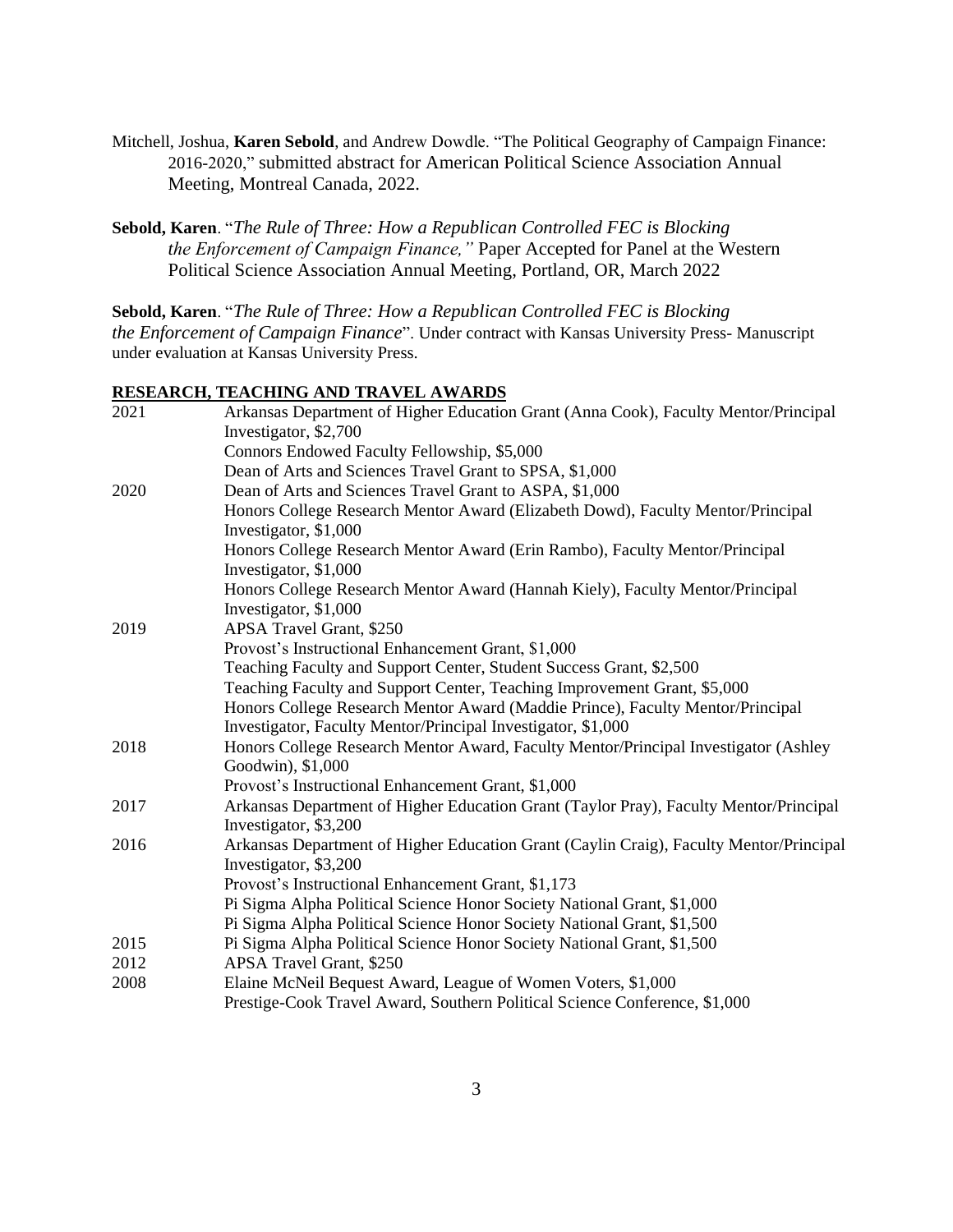#### **HONORS**

- Faculty Teaching Commendation for Teaching Development, Wally Cordes Teaching and Faculty Support Center, September 2019.
- Advanced Placement Visiting Fellowship in Assessment, College Board, Summer 2019.
- Associated Student Government and Student Alumni Association, Most Outstanding Faculty Nominee, 2018

Finalist for the John Imhoff Award, The Teaching Academy at the University of Arkansas, 2017 Senior of Significance Mentor, Courtney Brooks and Darbie Kuykendall, University of Arkansas, 2016 Senior of Significance Mentor, Caylin Craig and Than Le, University of Arkansas, 2015

### **PROFESSIONAL CONFERENCE PARTICPATION**

- "The Toothless Tiger: An Overview of the Partisan Issues that Affect the Federal Election Commission", Paper presented on a panel at The Bliss Institute, State of the Political Parties Meeting, Online, November 2021.
- "The Toothless Tiger: An Overview of the Structural Issues Affect the Federal Election Commission", Paper presented on a panel at the American Political Science Association Annual Meeting, Seattle, WA September 2021.
- "The Toothless Tiger: An Overview of the Federal Election Commission", Paper presented on a panel at the International Political Science Association Annual Meeting, online July 2021.
- Women and Politics panel at the Arkansas Political Science Association annual meeting in Fayetteville, AR, February 2021.
- "Backlogged or Logjammed: An Analysis of Rape Kit Tests in the South," Paper accepted for a panel with Elizabeth Dowd at the Northeastern Political Science Association, Boston, IL, November 2020.
- "Forecasting Presidential Nominations in a Crowded Field: The 2020 Democratic Contest," Paper presented at a panel with Dowdle, Andrew, Randall Adkins, and Wayne Stegar at the American Political Science Association, San Francisco, CA, September 2020.
- "Are Female Candidates Underfunded? An Analysis of Open House and Senate Races from 2008-2018", Poster presentation at the Arkansas Political Science Association, Arkadelphia, AR, March 2020 accepted to the Midwestern Political Science Association, Chicago, IL, April 2020.
- "Forecasting Presidential Nominations in a Crowded Field: The 2020 Democratic Contest," Paper submitted with Andrew Dowdle for the Western Political Science Association, Los Angeles, CA, April, 2020.
- Women and Politics panel at the Arkansas Political Science Association annual meeting in Arkadelphia AR, March 2020.
- "Super PAC Spending in Presidential Primaries," paper for a panel with Andrew Dowdle for the American Political Science Association, Washington D.C., September 2019.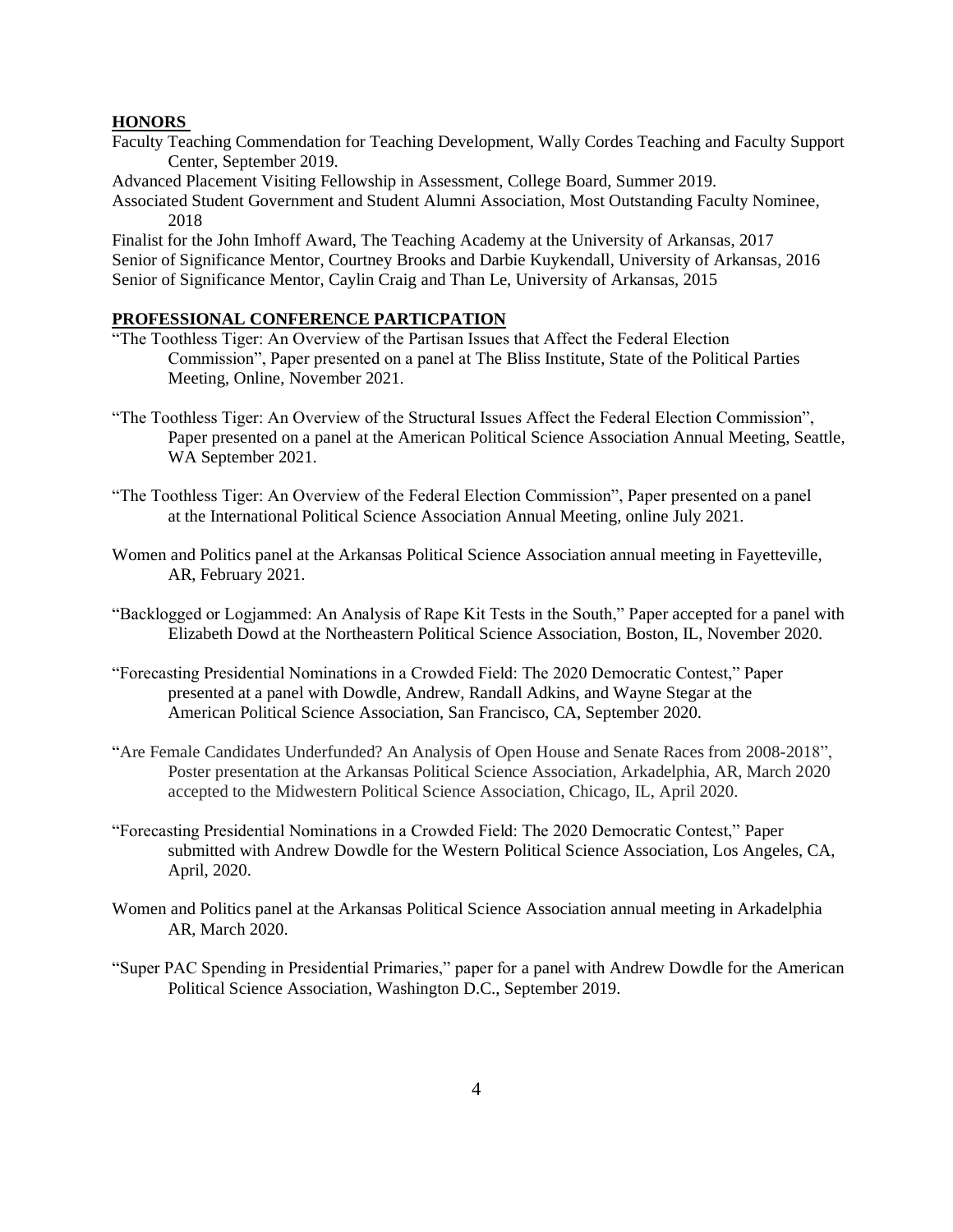- "Political Trust, Engagement in Social Media, and Voter Turnout Among the Youth," paper for a poster session with Madeline Prince at the Midwestern Political Science Association annual meeting in Chicago, IL, April 2019.
- Women and Politics panel at the Arkansas Political Science Association annual meeting in Fayetteville, AR, March 2019.
- "Evaluating the Capacity of the Federal Election Commission to Administer Federal Election Laws," paper for a panel at the Election Management Working Group at the Southern Political Science Association annual meeting in Austin, TX, January 2019
- "Full Disclosure or Faux Disclosure? How Discrepancies in Self-Reporting Standards and Practices Undermines Effective Transparency," paper for a panel with Andrew Dowdle for the American Political Science Association pre-conference on Electoral Management at Massachusetts Institute of Technology in Cambridge, MA, August 2018.
- "The Timing and Tone of Independent Expenditures in Presidential Nomination Campaigns After Citizens United," paper for a panel with Andrew Dowdle and Wayne Stegar at the Midwest Political Science annual meeting in Chicago, IL, April 2018.
- "Mapping Out The Counties That Flipped from Obama in 2012 to Trump in 2016: Detecting Patterns in Socioeconomics Using GIS," paper for a poster session with Ashley Goodwin at the Midwest Political Science annual meeting in Chicago, IL, April 2018.
- Arkansas Politics panel at the Arkansas Political Science Association annual meeting in Jonesboro, AR, March 2018.
- "State of Political Party Finance in the 2016 Presidential Nominations," paper for a panel with Andrew Dowdle and Joshua Mitchell for the State of the Parties Conference at the Bliss Institute of Applied Politics, University of Akron in Akron, OH, November 2017.
- "Mapping the Geography of Money in the Presidential Preprimary: 2004-2012," paper for a panel with Joshua Mitchell at the Midwest Political Science annual meeting in Chicago, IL, April 2017.
- "State Judiciary Elections and Judicial Shopping: Are Judicial Candidates in Arkansas Raising More Money from Lawyers Looking for Friendly Courtrooms?" paper for a poster session with Taylor Pray for the Midwest Political Science Annual Conference in Chicago, IL, April 2017.
- Arkansas Politics panel at the Arkansas Political Science Association annual meeting in Russellville, AR, March 2017.
- "Effects of Donation Limits in a Post Reform Era in the United States," paper for a panel with Andrew Dowdle at the Transparency and Campaign Finance Reform in Comparative Perspective Conference at the University of Burgundy in Dijon, France, November 2016.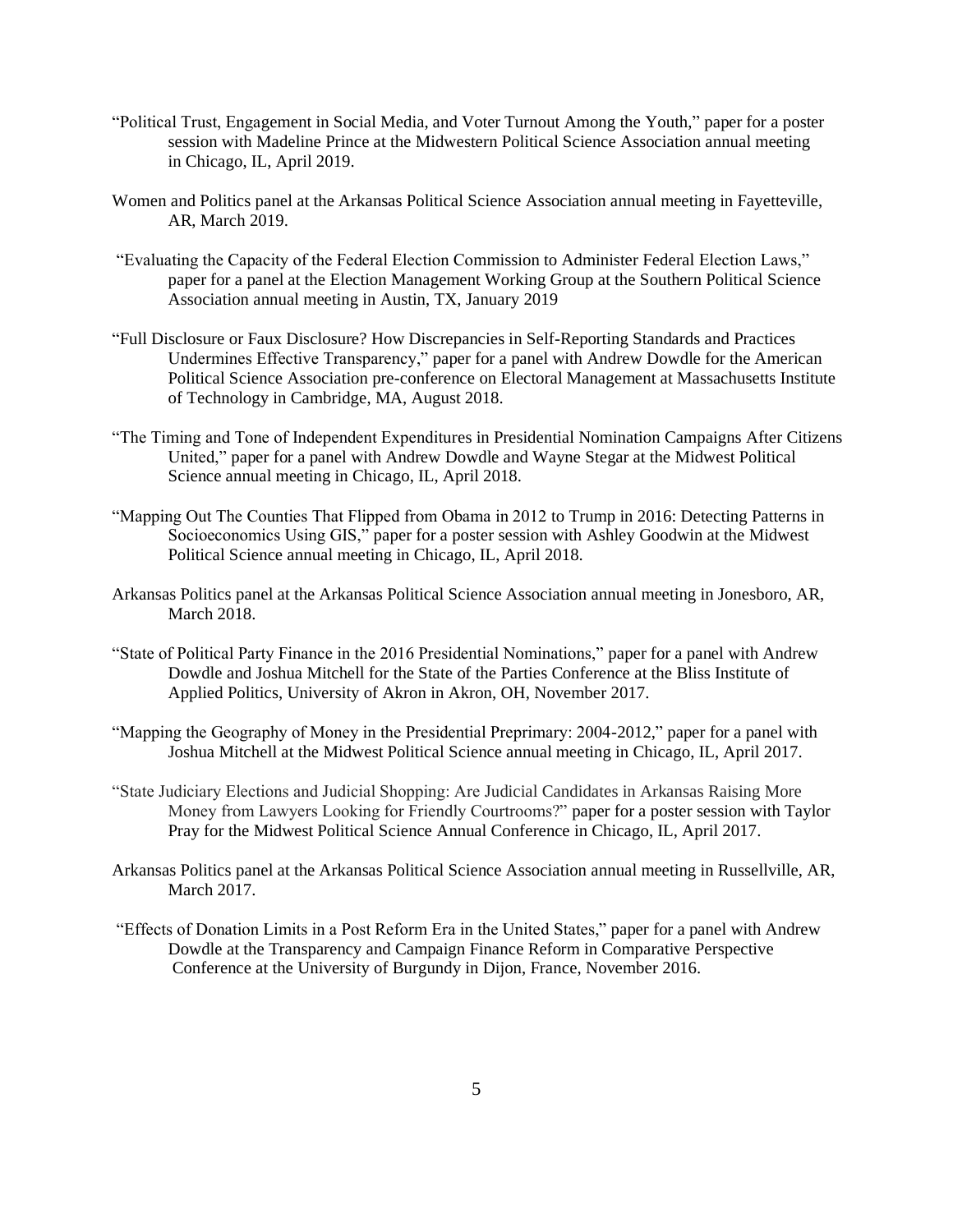- "The Political Geography of Independent Expenditures, Super PACs and Direct Donations to Presidential Candidates in the 2012 and 2016 Presidential Primaries," paper for a panel with Andrew Dowdle and Joshua Mitchell at the American Political Science Association annual meeting in Philadelphia, PA, August 2016.
- "Where Does All the Money Come From: Differences in Sources of Funds from 2012 to 2016," paper for a panel with Joshua Mitchell at the Midwest Political Science annual meeting in Chicago, IL, April 2016.
- "Investing in an Imprisoned America: PAC Campaign Contributions by Private Prison Corporations in U.S. House and Senate Races: 2006-2014," paper for a poster session with Caylin Craig for the Midwest Political Science annual meeting in Chicago, IL, April 2016.
- "Forecasting Presidential Nominations in a Post Citizens United World," paper for a panel with Andrew Dowdle and Jared Cueller at the Western Political Science annual meeting in San Diego, CA, April 2016.
- "Trade Agreements and Lobbying: The Attributes of Firms that Lobby For and Against Trade in the United States: 2006-2014," paper for a panel with Ka Zeng at the International Studies Association annual meeting in Atlanta, GA, March 2016.
- Arkansas Politics panel at the Arkansas Political Science Association annual meeting in Monticello, AR, March 2016.
- Arkansas Politics panel at the Arkansas Political Science Association annual meeting in Searcy, AR, 2015.
- "The Political Geography of Presidential Donations in the 2004 to 2012 Elections," paper for a panel at the Southern Political Science annual meeting in New Orleans, LA, January 2015.
- "Political Networks of Presidential Donors: Are they Ideologically Grouped?" paper for a panel with Joshua Mitchell at the American Political Science Association annual meeting in Washington DC, August 2014.
- "Financing the Presidential Candidates: How is the Distribution of Money Changing after the Legal Donor Limit Increased?" paper for a panel at the American Political Science Association annual meeting in Washington, D.C., August 2014.

Arkansas Politics panel at the Arkansas annual meeting in Conway, AR, 2014.

- "Increased Donor Limits-Increasing Representation and Participation? An assessment of the Presidential Preprimary: 2000-2012," paper for panel at the Southern Political Science annual meeting in New Orleans, LA, January 2014.
- "The Importance of Building A Donor Network in the Presidential Primary: Lessons Learned by the 2012 Republicans," paper for a panel at the State of the Parties Conference at the Bliss Institute of Applied Politics University of Akron in Akron, OH, November 2013.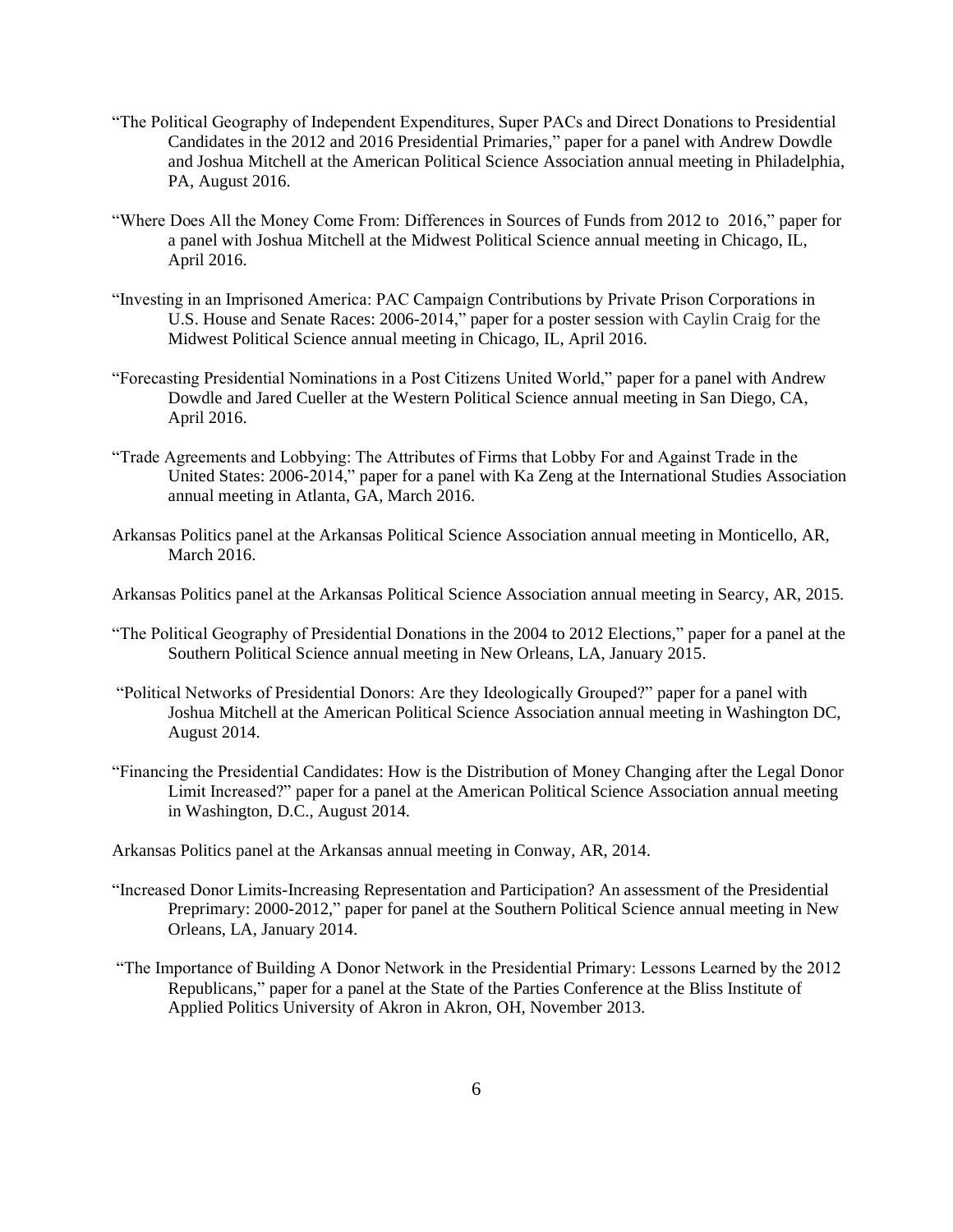- "Mapping the Geography of Money in the Presidential Preprimary: 2004-2012," paper for a panel with Joshua Mitchell at the American Political Science Association annual meeting in Chicago, IL, August 2013.
- "Party Cohesion in Presidential Races: Applying Social Network Theory to the 2011 Preprimary," paper for a panel with Andrew Dowdle, Scott Limbocker, Patrick Stewart and Song Yang at the International Network for Social Network Analysis Conference in XI; China, June 2013.
- "Understanding Clinton: An Analysis of his Childhood Setting Through Oral History Interviews of his Family and Peers," paper for a panel at the DICTION Conference on Institutional Language, at the University of Texas in Austin, TX, February 2013.
- "Party Cohesion in Presidential Races: Applying Social Network Theory to the 2011 Preprimary," paper for a panel with Andrew Dowdle, Scott Limbocker, Patrick Stewart and Song Yang at the 21<sup>st</sup> ACM International Conference on Information and Knowledge Management in Maui, HI, December 2012.
- "Timing and Geography of Campaign Contributions made to the Republicans and Democratic Primary Candidates in the 2000 and 2008 Presidential Elections," paper for a panel with Andrew Dowdle and Scott Limbocker at the American Political Science Association annual meeting in Seattle, WA, August 2012.
- State of Civics Education in the State of Arkansas roundtable at the Arkansas Political Science Association annual meeting in Little Rock, AR, February 2012.
- "Gender, Campaigns, and Organizational Culture: The Case of the 1992 Presidential Campaign," paper for a panel with Janine Parry at the Southern Political Science annual meeting in New Orleans, LA, January 2012.
- "Perceptions of Political and Social Science Chairs in Higher Education in the State of Arkansas," paper for a panel at the Social and Behavioral Scientists annual meeting in Las Vegas, NV, March 2010.
- "Measuring Social Context in Presidential Familial and Peer Networks," paper for a panel at the Southern Political Science annual meeting in Atlanta, GA January 2010.
- "How the Social Context of Bill Clinton's Childhood Shaped his Personality: Using Oral History Interviews of Childhood Peers and Relatives," paper for a panel at Midwest Political Science annual meeting in Chicago, IL, April 2009.
- Arkansas Politics panel at the Arkansas Political Science annual meeting in Little Rock, AR, February 2008.
- "Peer-Family Perceptions and Presidential Personality: Bill Clinton From Hope to Hot Springs," paper for panel at the Southern Political Science annual meeting in New Orleans, LA, January 2008.

#### **PROFESSIONAL AND CIVIC ASSOCIATIONS**

National Center for Faculty Development and Diversity, 2021 Election Management Research Network, 201 Western Political Science Association, 2016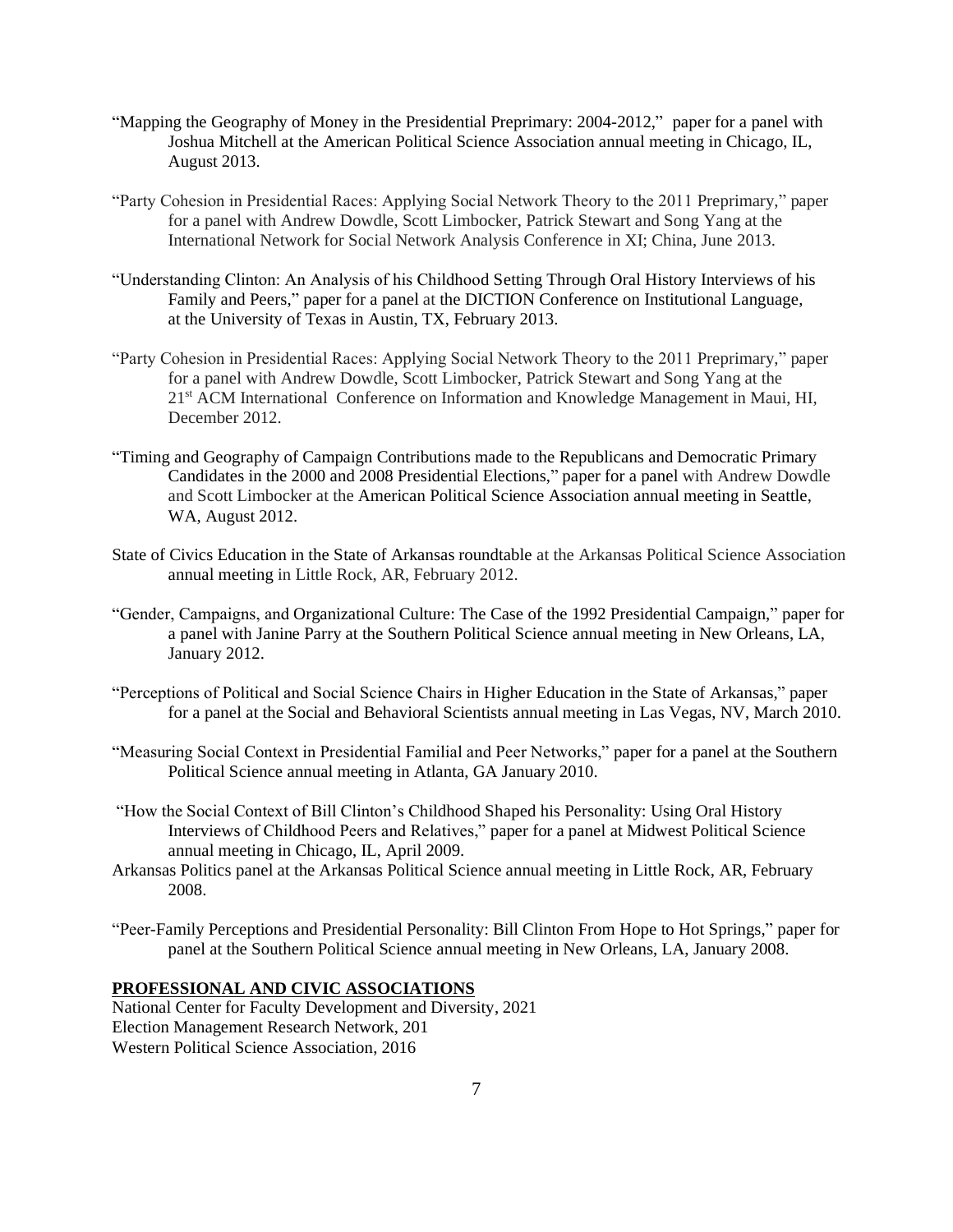American Political Science Association, 2012 Midwest Political Science Association, 2009 Southern Political Science Association, 2008 Arkansas Political Science Association, 2005 Sigma Xi, 2009-2015

#### **PROFESSIONAL SERVICE ACTIVITIES**

# DISCIPLINE

Ex Officio of Arkansas Political Science Association, 2021-2022

President of Arkansas Political Science Association, 2020-2021

Chair of Academic Freedom Policy, Adhoc Committee, Arkansas Political Science Association, 2021 present

Chair of Conduct Policy Adhoc Committee, Arkansas Political Science Association, 2020-present Vice President of Arkansas Political Science Association, 2019-2020

Program Chair and Fundraiser for Arkansas Political Science Association Annual Meeting, University of Arkansas, Fayetteville, AR, March 2019.

Book Chapter Review on presidential nominations for Seth Masket and Hans Noel's Political Parties Norton Press, 2019.

Advanced Placement Exam Meeting. Revised AP Exams, College Board, Alexandria, VA, October 2018. Arkansas Political Science Association*,* Executive Member, 2017-2019

Project Vote Smart Consultant, 2015-present

Manuscript Reviewer, *American Political Science Review, Midsouth Political Science Review, American Review of Politics* 

#### **UNIVERSITY, COLLEGE, AND DEPARTMENT RELATED SERVICE ACTIVITIES**

#### CURRENT

Chancellor's Advisory Program Committee, 2020-present

Campus Council, Chair, 2020-present

Executive Council, Faculty Senate, 2020-present

University Committee: Transit, Parking and Traffic Committee, 2018-present

Faculty Senator, 2016-present

American National Government mentor to grad students, 2014-present

Departmental Committees, Peer Review Committee, American Politics Committee, Academic Programs Committee, 2021

Volunteer for Move-In Day at Founders Hall, August 2021

# PREVIOUS

Undergraduate Director, Spring and Summer 2020 Fulbright Freshman Advising, June 2020 Legal Studies Director, Spring and Summer 2020 Associated Student Government Debate Moderator, 2019 Town hall Associated Student Government Debate Moderator, 2019 Town hall Pre-Law Adviser, 2019-2020 Pre-Law Society Faculty Adviser, 2019-2020 Mock Trial Faculty Adviser, 2019-2020 Honors College Department Advisor, 2018-2020 Departmental Committees: Honors Committee Chair, Assessment and American Politics, 2018-2020 Departmental Committees: Assessment, Technology, and American Politics, 2017-2018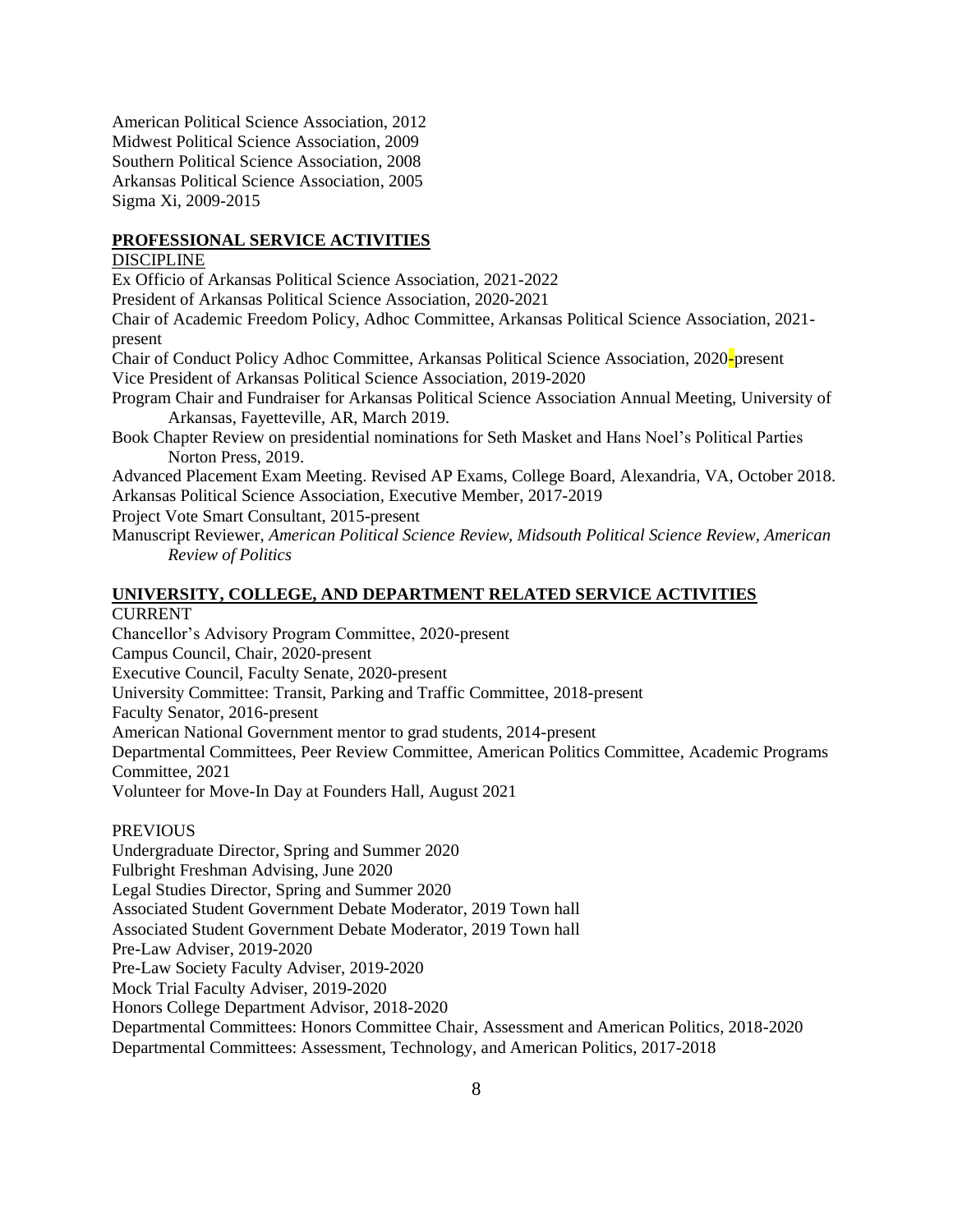Associated Student Government Debate Moderator, 2016 Treasurer Debate Fulbright Futures Advisory Board (college level board), Member, 2016-2018 Departmental Committees: Office Staff Hiring, Assessment, Academic Programs, and Technology, 2016- 2017 Departmental Committees: Academic Programs, American Politics, Public Administration, and Technology, 2015-2016 Departmental Committees: Academic Programs, American Politics, Public Administration, and Technology, 2014-2015 Pi Sigma Alpha, Political Science Honors Society Advisor, 2014-2018 HONORS AND MASTERS COMMITTEES Honors Thesis Committee Director, 2022-2023, Gabrielle Gies Honors Thesis Committee Member, 2021, Jillian Brugger, James Morgan, Ethan Bridgforth, Bayleigh Bond Honors Thesis Director, 2020-2021, Anna Cook Master Committee Member, 2020, Alexandra Johnson Honors Thesis Director, 2020, Elizabeth Dowd Honors Thesis Committee Member, 2020, Sam Harper, Elise Baroni, Anna Cunningham Honors Thesis Director, 2019-2020, Erin Rambo, Hannah Kiely Honors Thesis Director, 2018-2019, Madeline Prince Honors Thesis Committee Member, 2019, Elise Baroni, Marissa Gates, Zaheer Siddiqui Honors Thesis Committee Member, 2018, Kyle Ward Honors Thesis Director, 2017-2018, Ashley Goodwin Honors Thesis Committee Member, 2016, Tyler Sweat, Paul Bodiford Honors Thesis Director, 2016-2017, Taylor Pray Honors Thesis Director, 2015-2016, Caylin Craig Honors Thesis Committee Member, 2015, Allison Curry

# **CREATIVE ACTIVITY**

Consulting for a Non-Candidate Expenditures in Judicial Elections Bill Sponsored by the Washington County Bar Association, November 2020.

# **PROFFESSIONAL DEVELOPMENT**

National Science Foundation Funding Training, Division of Research and Innovation, November 2021. Fulbright Fellowship Application Process, Graduate and International Studies, November 2021 Best Practices for Faculty Success, National Center for Faculty Development and Diversity, Webinar, October 2021 Echo 360 Training, August 2021 The Teaching Professor Conference, Magna Publications, New Orleans, LA, June 2021 Scholarly Metrics Training, Mullins Library, April 2021 EndNote Training, October 2020. New Faculty Meeting with the Dean's Office, August 2020. Zoom Training, August 2020. Transforming the University of Arkansas: Combating Racism to Build a More Inclusive Campus, July 2020. New Faculty Orientation, August 2020. RSO reregistration on HogSync, Registered Student Government Office, University of Arkansas, February 2020.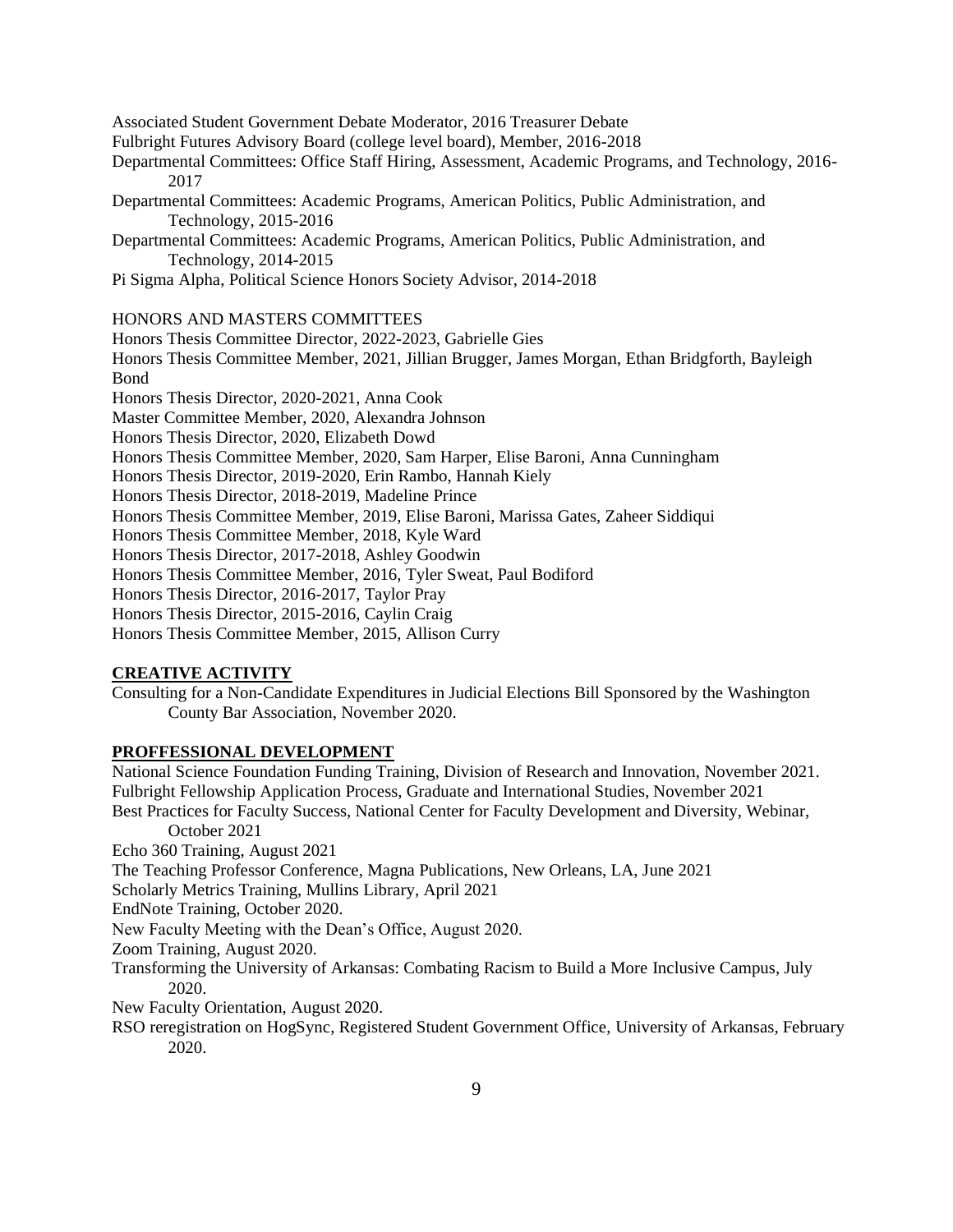Best Books on Teaching Practices. Wally Cordes Teaching and Faculty Support Center, University of Arkansas, December 2019. Write Winning Grant Proposals Seminar. Division of Agriculture, University of Arkansas, November 2019.

Evaluations and Student Comments, Wally Cordes Teaching and Faculty Support Center, University of Arkansas, November 2019.

Evaluations and Student Comments, The Teaching Academy, University of Arkansas, October 2019. Research Brown Bag, Dean's Office, University of Arkansas, September 2019.

- Research Over Coffee, Research and Development Office, University of Arkansas, September 2019.
- Baum Teaching Workshop, Office of the Provost and The Teaching Academy, University of Arkansas, August 2019.

The Teaching Professor Annual Conference, Magna Publications, New Orleans, LA, June 2019

Wally Cordes Teaching and Faculty Support Center Dead-Day Lunch "Innovative Techniques in Teaching", May 2019.

Wally Cordes Teaching and Faculty Support Center Lunch, "Mental Health and Students," March 2019. Advanced Placement Exam Meeting, College Board, Alexandria, VA, October 2018

Teaching and Learning Conference, American Political Science Association Annual Meeting, Boston, MA, August 2018.

Wally Cordes Chair Event, "Should Attendance be Mandatory?", March 2018

The Teaching Professor Annual Conference, Magna Publications, St. Louis, MO, June 2017

Wally Cordes Chair Event, "Conversation about Our Students", March 2017

Wally Cordes Teaching and Faculty Support Center Lunch, "Identifying Plagiarism", October 2016

- Baum Teaching Fall Workshop, Office of the Provost and The Teaching Academy, University of Arkansas, August 2016
- Baum Teaching Fall Workshop, Office of the Provost and The Teaching Academy, University of Arkansas, August 2015

Wally Cordes Teaching and Faculty Support Center Lunch, "Technology in the Classroom", August 2015 Teaching Camp, the Wally Cordes Teaching and Faculty Support Center, Mt. Magazine Lodge,

Russellville, AR, August 2015

- Baum Teaching Fall Workshop, Office of the Provost and The Teaching Academy, University of Arkansas, August 2014
- Teaching Camp, Wally Cordes Teaching and Faculty Support Center, WinRock Center, Mt. Petit Jean, AR, August 2014

#### **MEDIA PRESENTATIONS**

Election 2020 and Trust in Election System. KNWA, January 2022, Samantha Boyd reporting.

LQBTQ Laws in Arkansas. American Independent, March 2021. Casey Quinlan reporting.

https://americanindependent.com/arkansas-general-assembly-anti-lgbtq-trans-governor-asa-hutchinsonrepublicans/

- University of Arkansas Campus Television (UATV). November 2020. "Allegations of Voter Suppression and the Spreading of Disinformation and Hate Speech on the Internet." Jack Bilyeu reporting.
- KNWA. November 2020. "Absentee Ballots and Election Fraud: Making Sense of Election 2020." Jesse Pierre Reporting
- University of Arkansas Campus Television (UATV). November 2020. "Voter Turnout in 2020 and Why Counting the Votes Takes so Long?" Jack Bilyeu reporting.
- University of Arkansas Campus Television (UATV). November 2020. "How Will Each Presidential Candidates Affect College Students?" Esther Gowin reporting.

Arkansas Democrat Gazette. July 2020. "Can Trump Postpone the Election?" Frank Lockwood Reporting.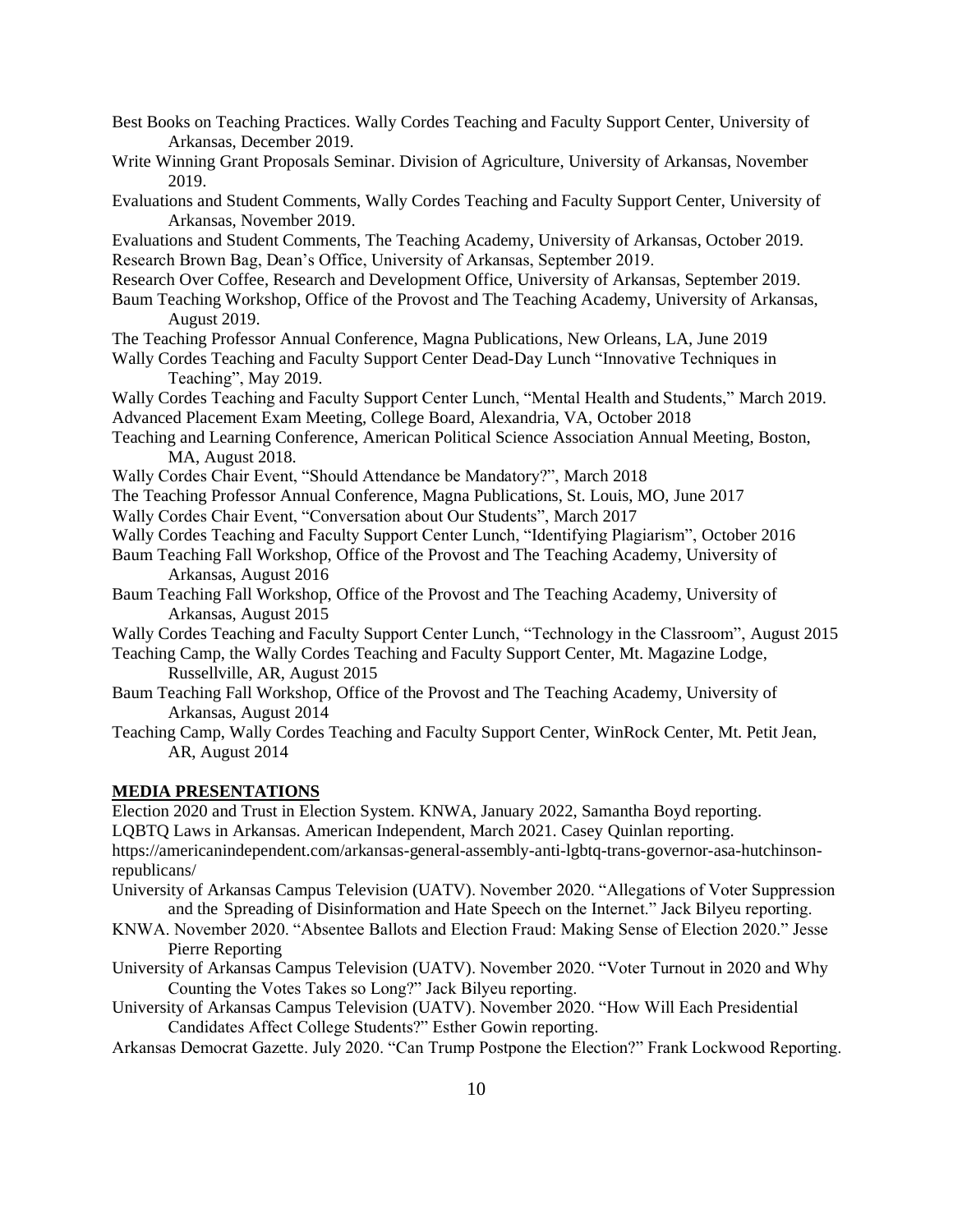- Brookings Institute Blog. March 2020. "What American's Don't Know About the Arkansas Primary and Should".
- 40/29 News. December 2019. How Impeachment will be Different for Trump than it was for Clinton. Emma Claybrook reporting.
- KNWA. November 2019. "Representative Megan Godfrey, Jed Duggar on 2020 State Representative Campaigns", Kelly O'Neil Reporting.
- Arkansas Democrat Gazette. November 2018. Benton County Run-offs and Reports of Outside Money Flooding the Race. Melissa Gute Reporting.
- 40/29 News. October 2018. The Impact of MidTerm Election Results on Arkansas. Jaime Weiss Reporting.
- FoxNews24, October 2018. Amazon Employees Donating More to Democrats This Year. Robert Gearty Reporting.
- MarketWatch. October 2018. One Political Party is Getting More Love From Amazon Workers Than Ever Before, Andrew Keshner Reporting.
- Arkansas Business and Politics. November 2018. Arkansas's Electoral Integrity in this Year's Midterm Elections. Opinion Editorial.
- NWA Politics. November 2018. Importance of Local Elections on National Politics. Curtis Lanning Reporting.
- 40/29 News. November 2018. Gubernatorial Election. Yuna Lee Reporting.
- 40/29 News. March 2018. Arkansas Primaries. Yuna Lee Reporting.
- KNWA Podcast. October 2017. Interpreting the Arkansas Poll. Curt Lanning Hosting.
- KNWA. February 2017. Executive Orders and President Trump. Dan Winter Reporting.
- Fox News. February 2017. President Trump's Supreme Court Nomination. Channing Barker Reporting.
- 40/29 News. February 2017. Explaining Dark Money-Special. Daniel Armbruster Reporting.
- 40/29 News. January, 2017. President Trump's Supreme Court Nomination. Kelly Johnson Reporting.
- 40/29 News. January 2017. The Electoral Realignment Rebuilding the Democratic Party.
- Arkansas Traveller. January 2017.The Future for Planned Parenthood with a Republican Congress and President Donald Trump. Shelby Evans Reporting.
- 40/29 News. November 2016. Live Analysis of Election Night Coverage.
- 40/29 News. Novermber 2016. What to Expect in Voter Turnout for Presidential Election. Kelly Johnson Reporting.
- KNWA. October 2016. Review of the Presidential Debate. Haley Hughey Reporting.
- Fox News. October 2016. What to Expect in the Presidential Debate? Haley Hughey Reporting.
- Infobae America of Buenos Aires and Miami. October 2016. What are the Chances of a Trump Win? Gabriela Esquivada Reporting.
- 40/29 News. October 2016. What Does Donald Have to Hide in His Taxes? KellyJohnson Reporting. 40/29 News. September 2016. Review of the Presidential Debate.
- 40/20 News. September 2016. What to Expect in the First Presidential Debate? Kelly Johnson Reporting. KNWA. September 2016. Live Analysis of the Presidential Debate.
- Arkansas Public Radio. Morning Edition, National Public Radio. July 2016. Highpoints of Hillary Clinton's Speech and the Polls after Convention. Robert Ampezzan.
- Infobae America of Buenos Aires and Miami. June 2016. Chances of a Libertarian Candidate in the General Election. Gabriela Esquivada Reporting.
- Infobae America of Buenos Aires and Miama. March 2016. Predicting the Republican Nomination Outcome. Gabriela Esquivada Reporting.
- KNWA News. March 2016. Donald Trump's Chances at Victory. Josh Holloway Reporting.
- KNWA News. March 2016. Live Analysis of Super Tuesday Results. Channing Barker Reporting.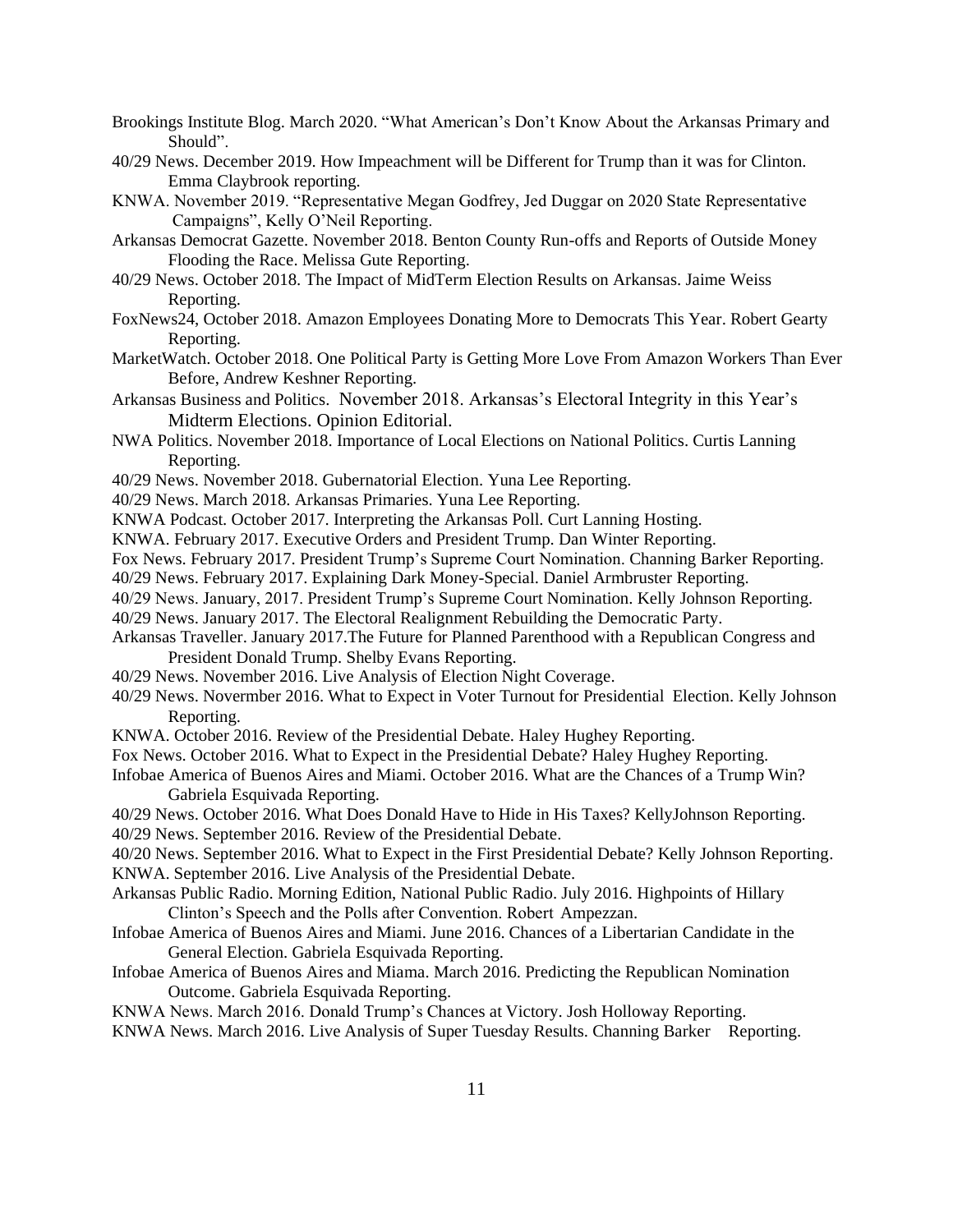- Canada Television (CTV). March 2016. Arkansas Primary and the 2016 Presidential Nomination. Sandie Rinaldo Reporting.
- Arkansas Democrat-Gazette. February 2016. Campaign Finance and Local Races. Scarlet Sims Reporting.

40/20 News. February 2016. Impact of Iowa Caucus on the Arkansas Primary. Brad Carl Reporting.

- KNWA News. November 2015. Arkansas Filing Fees for Presidential Race: Expensive GOP Fee and the Consequences of the High Fee.
- 40/29 News. November 2015. Ben Carson's Visit and Analysis of the GOP Debate. Daniel Armbruster Reporting.
- KNWA News. November 2015. Arkansas's Role in the Presidential Selection Process. Channing Barker Reporting.
- KNWA News. September 2015. Republican Presidential Primary Debate Analysis. Channing Barker Reporting.
- 40/29 News. September 2015. Importance of Arkansas in the Presidential Primary Race. Yuna Lee Reporting.
- Arkansas Democrat Gazette. August 2015. Mike Huckabee's Second Run for President but First Time Under the New Super-Pac Rules. Sarah Wire Reporting.
- 40/29 News. July 2015. Mike Huckabee's Early Fundraising Success. Ben Wagner Reporting.
- Portland Press Herald. July 2015. Bush Family Compound in Kennebunckport is Campaign Gold. Colin Woodard Reporting.
- Arkansas Democrat Gazette. May 2015. Mike Huckabee's Early Fundraising Success. Sarah Wire Reporting.
- 40/29 News. January 2015. Live Coverage and Analysis of Gubernatorial Debate.
- Northwest Arkansas Times. November 2014. Money Effects on Election Outcomes. Dan Holtmeyer Reporting.
- 40/29 News. November 2014. Live Analysis of the Arkansas 2014 Elections.
- 40/29 News. November 2014. Weather Effects Turnout and Predictions. Angela Taylor Reporting.
- Arkansas Democrat Gazzette. November 2014. Outsiders Funding Senate Contest. Lisa Hammersly Reporting.
- 40/29 Mews. November 2014. Analysis of Last week of Campaign Events for Senate Candidates. Jon Paul Reporting.
- 40/29 News. November 2014. Predictions on the Arkansas Elections. Daniel Armbruster Reporting.
- Northwest Arkansas Times. October 2014. Importance of Local Fundraising and Retail Politics. Joel Walsh Reporting.
- 40/29 News. October 2014. The Importance of the Mark Pryor Event and his Voting Record in the Arkansas Senatorial Debate. Jon Paul Reporting.
- 40/29 News. October 2014. Live Analysis of the Arkansas Senatorial Debate.
- 40/29 News. October 2014. The Arkansas Senatorial Debate and the Importance of Candidate Performance. Ben Wagner Reporting.
- 40/29 News. October 2014. Live Analysis of the Arkansas Gubernatorial Debate.
- 40/29 News. October 2014. The Importance of President Bill Clinton's Visit to Arkansas on Behalf of Democratic candidates. Daniel Armbruster Reporting.
- Arkansas Democrat Gazette. September 2014. Political Top-Givers in State. Sarah D.Wire Reporting.
- Arkansas Life. June 2014. The Importance of Local Events for Electoral Candidates. Jordan Hickey Reporting.
- Northwest Arkansas Times Online. May 2014. Washington County Judges Report Spending. Joel Walsh Reporting.
- 40/29 News. February 2014. The Campaign Finance Arkansas Congressional and Gubernatorial Candidates in the 2014 Races. Ben Wagner Reporting.